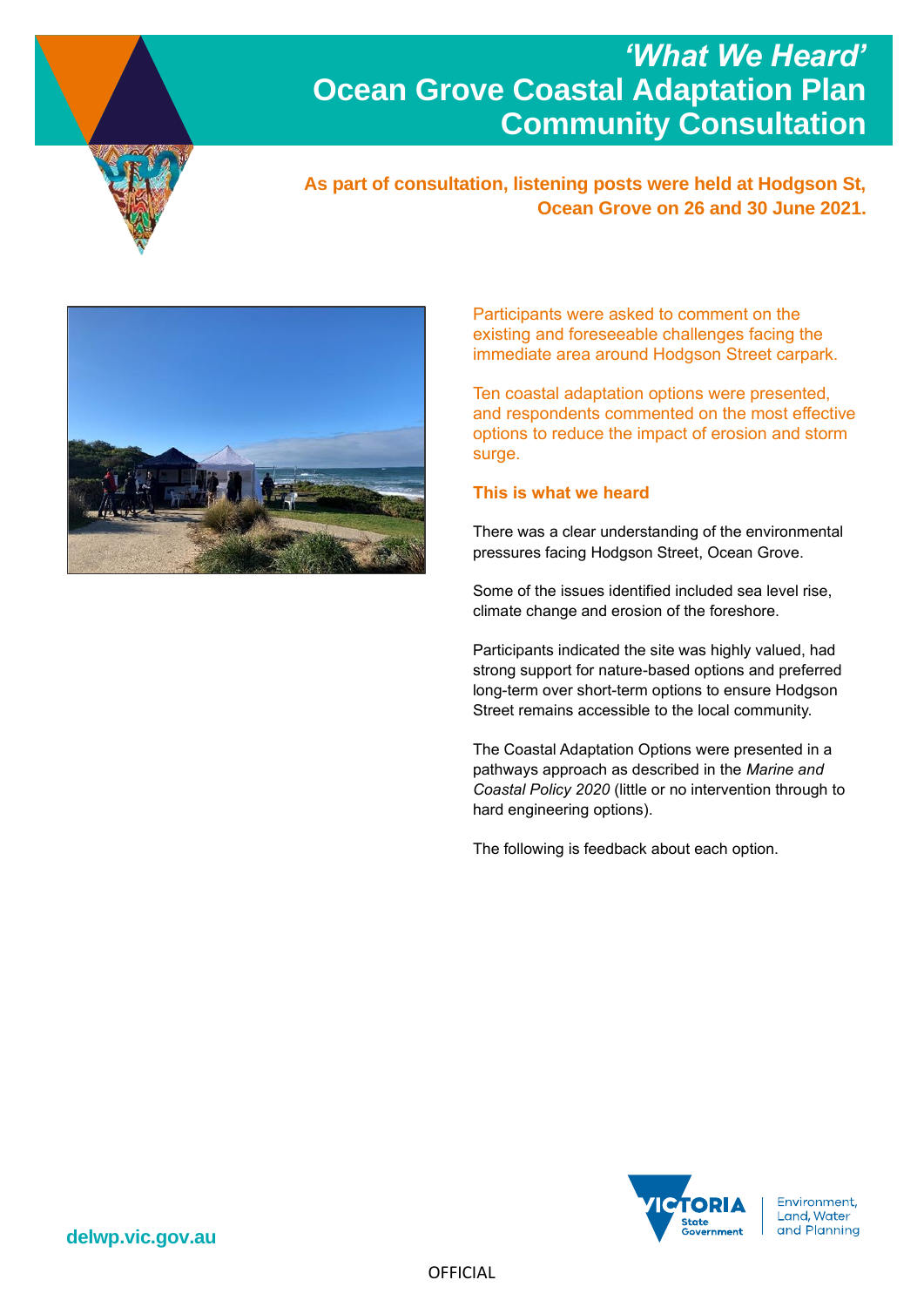

### **Sand Nourishment**

Participants highlighted this option was environmentally more sensitive to the landscape, however identified it was a short-term measure with potentially ongoing costs. Concerns were shared about the ongoing need to source additional sand and where this sand source would be coming from.

*"Not a permanent fix. Need to identify suitable sand source ongoing"*

#### **Sand Scraping**

This option was similarly answered by sand nourishment respondents. There was consensus that this option would provide short term benefits, but unsuitable to implement due to ongoing costs. There were also environmental concerns that wildlife may be impacted, and that minimal intervention was preferred.

#### **Dune Management**

This option received the most positive support. Participants said dune and vegetation management is the most natural, is a proven method for erosion control in the long-term as well as provided habitat for native wildlife. However, it was identified that this option would only be successful if increased signage and compliance was implemented to ensure vegetation could become established.

*"Dune management has been done more than 40 years ago and proven to be effective"*

*"Offers both a near term fix with long term benefits, and clearly makes sense"*

#### **Increase Beach Access Capacity**

This option was identified as a sensible and strategic option that maintained beach access over the short to medium-term while not significantly impacting the natural environment. Participants highlighted the importance of all abilities beach access but conceded the accommodate option did not address the issue of erosion.

#### **Retreat of Shared Coastal Trail from Bluff Edge**

There was general support for this option among most participants. Participants suggested that natural processes should be respected but recommended this option should be used in conjunction with other coastal adaptation management options such as dune management.

*"At some point this will be a reality, but what are the costs to the environment?"*

#### **Reconfigure Carpark (retreat)**

Participants identified that this option (as proposed by design provided) may be required in the future and could be a useful measure in conjunction with other options. Most participants however did not support this idea identifying a significant risk of removing native vegetation that wildlife depends on for food and shelter.

#### **Temporary Rock Bag Protection**

Temporary Rock Bag protection did not have any positive support from respondents citing amenity values would be lost and the potential reduction in public safety. Participants were influenced by the appearance of this option more than any other factor.

#### **Patch Up Existing Revetment**

Participants identified that this informal patch repair works were aesthetically appealing and provided short to medium term protection from coastal erosion. Participants also suggested that this option could be used in conjunction with other measures such as dune management.

#### **Engineered Revetment or Seawall**

There was consensus among participants that this option would be effective, provide long-term protection, however the natural environment is likely to be negatively impacted in the process by causing problems elsewhere through end scouring processes.

There was consensus that if this was the preferred adaptation option then natural rock in comparison to

cement or concrete should be used in the construction process.